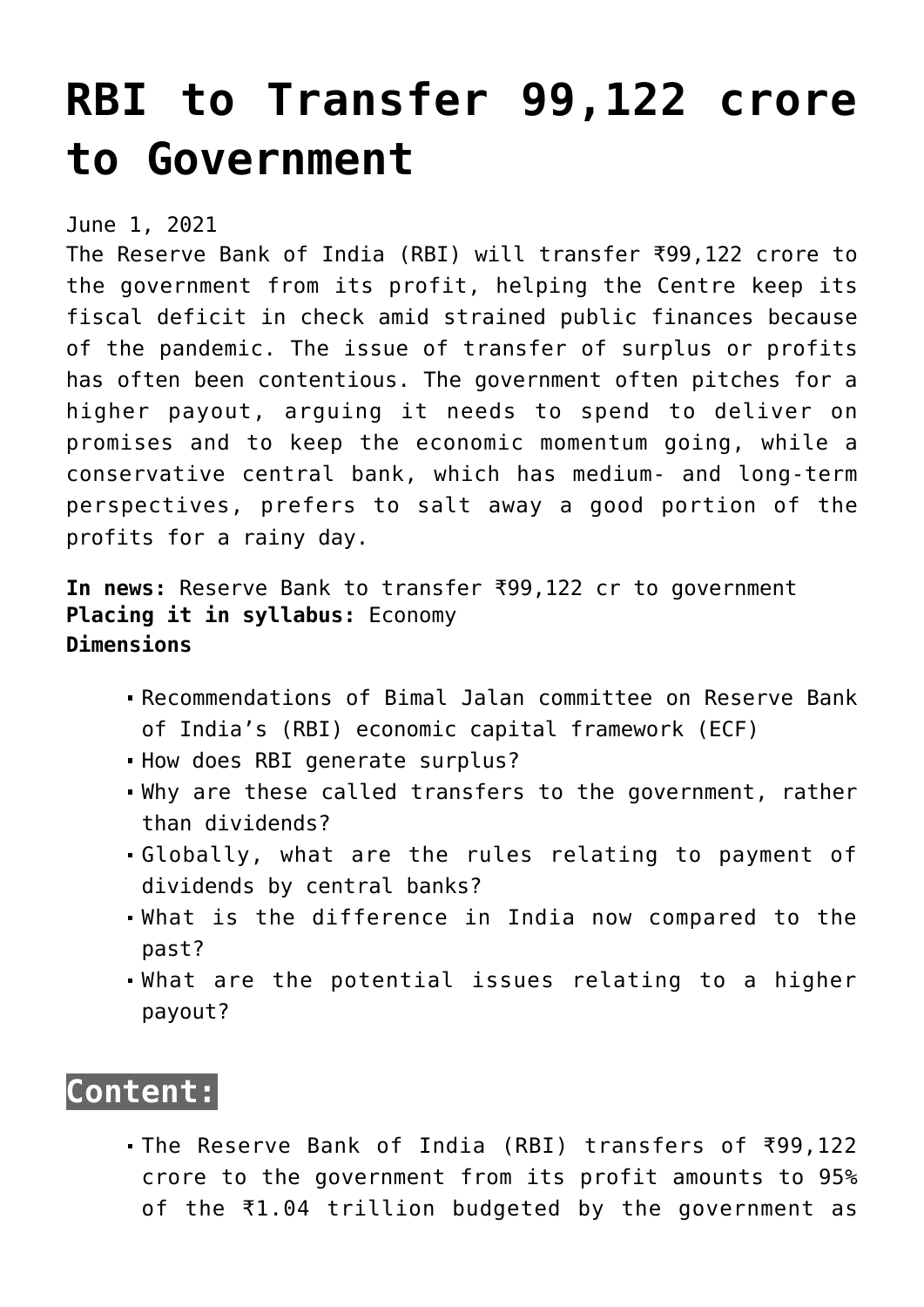dividend from RBI and other state-owned banks and companies in the fiscal year.

- RBI had transferred ₹57,130 crore last year, but the numbers aren't comparable because of a change in the accounting year.
- The RBI does transfer its surplus annually to the government, the owner of the institution, after making adequate provisions for contingencies or potential losses.
- The profit that is distributed has varied, averaging over Rs 50,000 crore over the last few years.

**Recommendations of Bimal Jalan committee on Reserve Bank of India's (RBI) Economic Capital Framework (ECF):**

 In 2018, Reserve Bank of India (RBI) had constituted an "**Expert Committee to Review the Extant Economic Capital Framework of the RBI**" under the **Chairmanship of Dr. Bimal Jalan.** 

Major recommendations of the Committee with regard to risk provisioning and surplus distribution are as follows:

*RBI's economic capital:* 

- A clearer **distinction between** the two components of **economic capital (realized equity and revaluation balances)** was recommended.
- Realized equity could be used for meeting all risks/ losses as they were primarily built up from retained earnings.
- Revaluation balances could be reckoned only as risk buffers against market risks as they represented unrealized valuation gains and hence were not distributable.

*Risk provisioning for market risk:*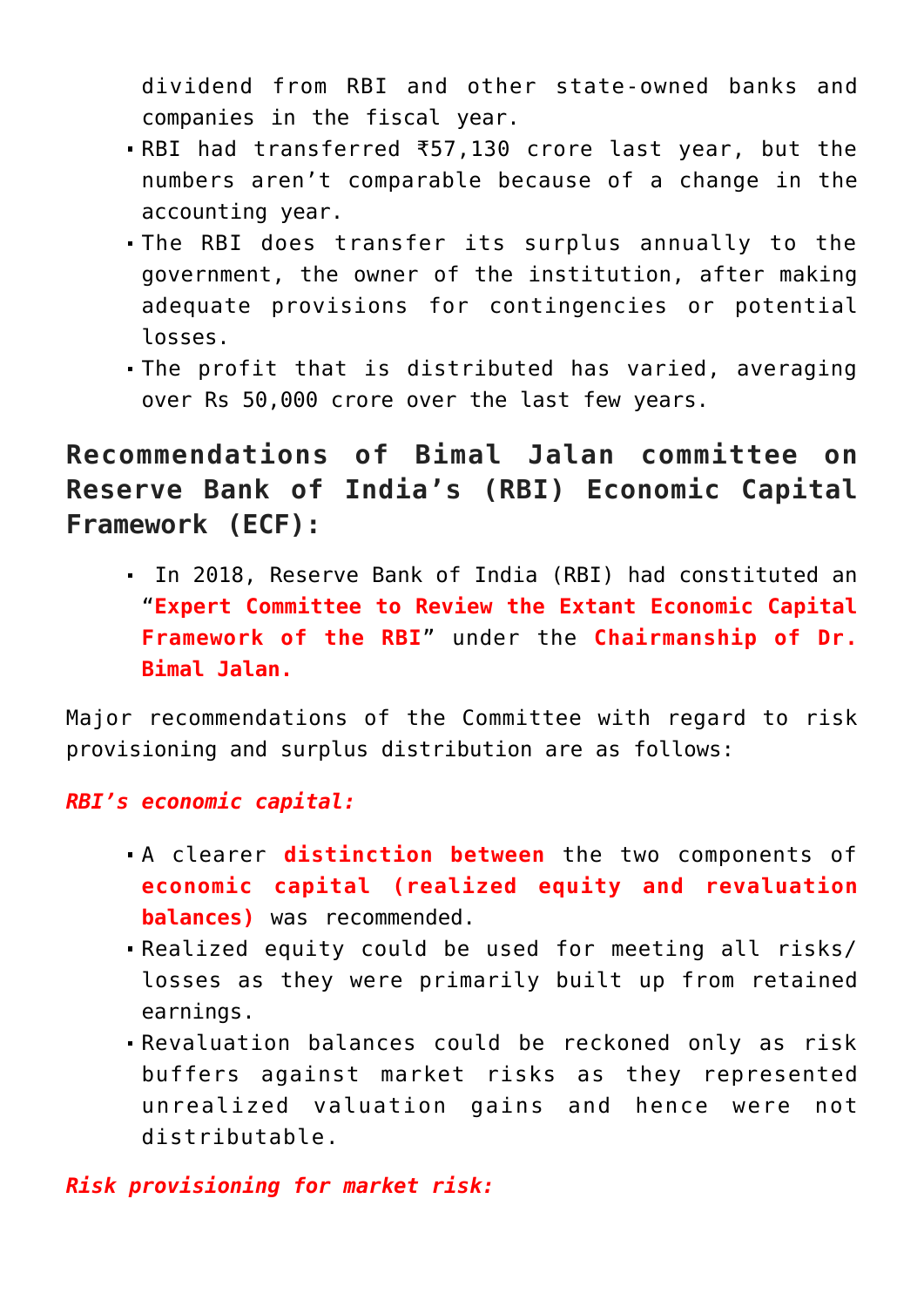- It recommended the adoption of **Expected Shortfall (ES) methodology** under stressed conditions (in place of the extant Stressed-Value at Risk) for measuring the RBI's market risk.
- It also recommended the adoption of a **target of ES 99.5 % confidence level (CL)**.

#### *Size of Realized Equity:*

**Contingent Risk Buffer (CRB)** – made primarily from retained earnings – has been recommended to be maintained within a range of 6.5 % to 5.5 % of the RBI's balance sheet, comprising 5.5 to 4.5 % for monetary and financial stability risks and 1.0 % for credit and operational risks.

#### *Surplus Distribution Policy:*

- It recommended a surplus distribution policy which targets the level of realized equity to be maintained by the RBI.
- Under it, only if realized equity is above its requirement, will the entire net income be transferable to the Government.
- It also suggested that the RBI's economic capital framework may be periodically reviewed after every five years.

#### **Issue of transfer of surplus or profits:**

- The level of surplus or profits the RBI pays to the government has been an issue of conflict two for long.
- Over the last decade or more, the government had sought higher payouts saying the RBI was maintaining reserves or capital buffers that were much higher than many other global central banks' buffers.
- The government has argued that such relatively lower transfers crimped public spending for infrastructure projects and social sector programmes, considering the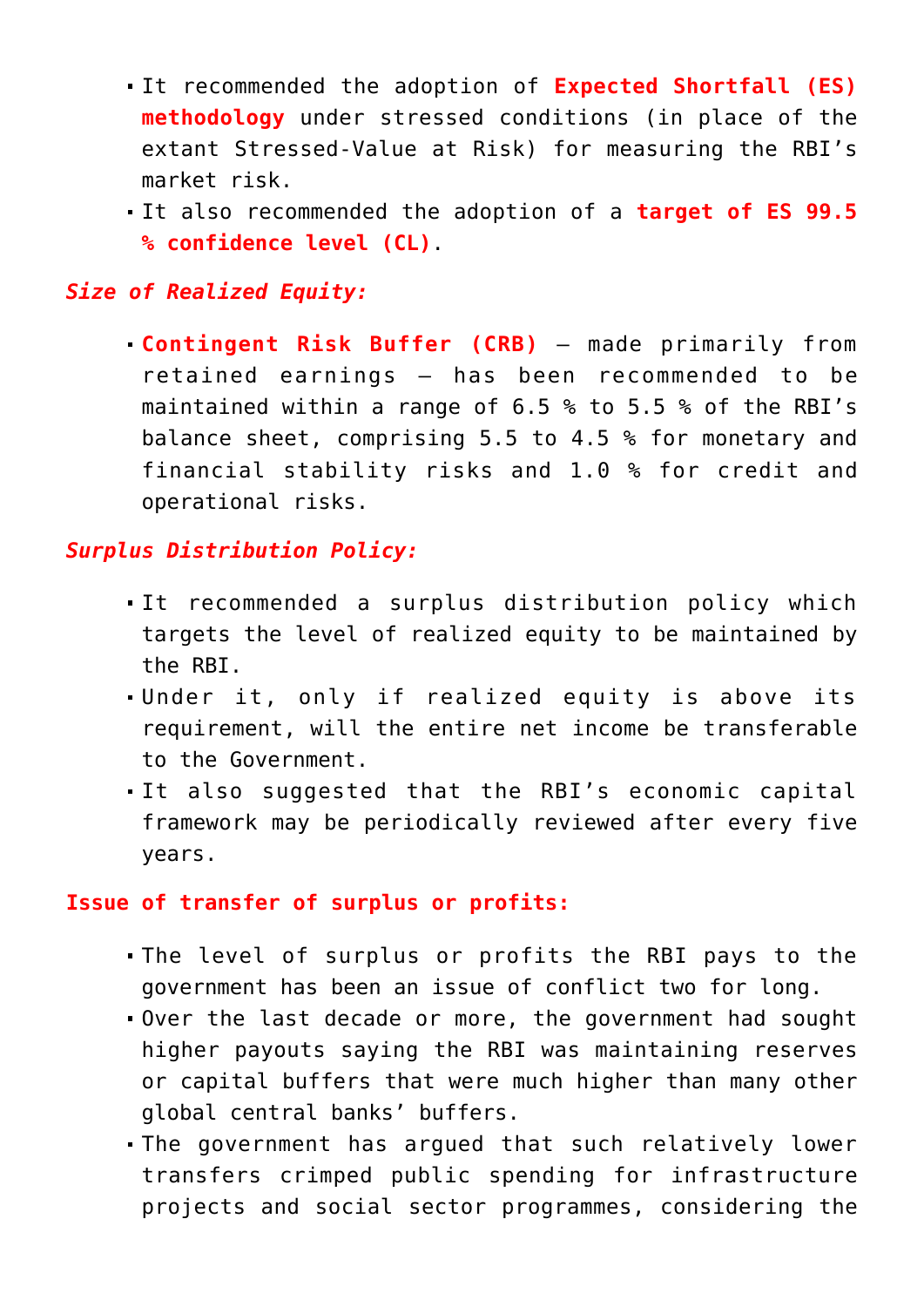pressure to meet deficit targets and to provide space for private firms to borrow.

With the government amplifying its demand for a higher transfer, the Jalan committee reviewed the capital structure, statutory provisions and other issues relating to the RBI balance sheet.

## **How does RBI generate surplus?**

### *A significant part comes from RBI's operations in financial markets such as:*

- when it intervenes for instance to buy or sell foreign exchange;
- Open Market operations, when it attempts to prevent the rupee from appreciating;
- as income from government securities it holds;
- as returns from its foreign currency assets that are investments in the bonds of foreign central banks or top-rated securities;
- from deposits with other central banks or the Bank for International Settlement or BIS;
- lending to banks for very short tenures and
- management commission on handling the borrowings of state governments and the central government.

RBI buys these financial assets against its fixed liabilities such as currency held by the public and deposits issued to commercial banks on which it does not pay interest.

The RBI's expenditure is mainly on printing of currency notes, on staff, besides commission to banks for undertaking transactions on behalf of the government and to primary dealers that include banks for underwriting some of these borrowings.

The central bank's total costs, which includes expenditure on printing and commissions forms, is only about 1/7th of its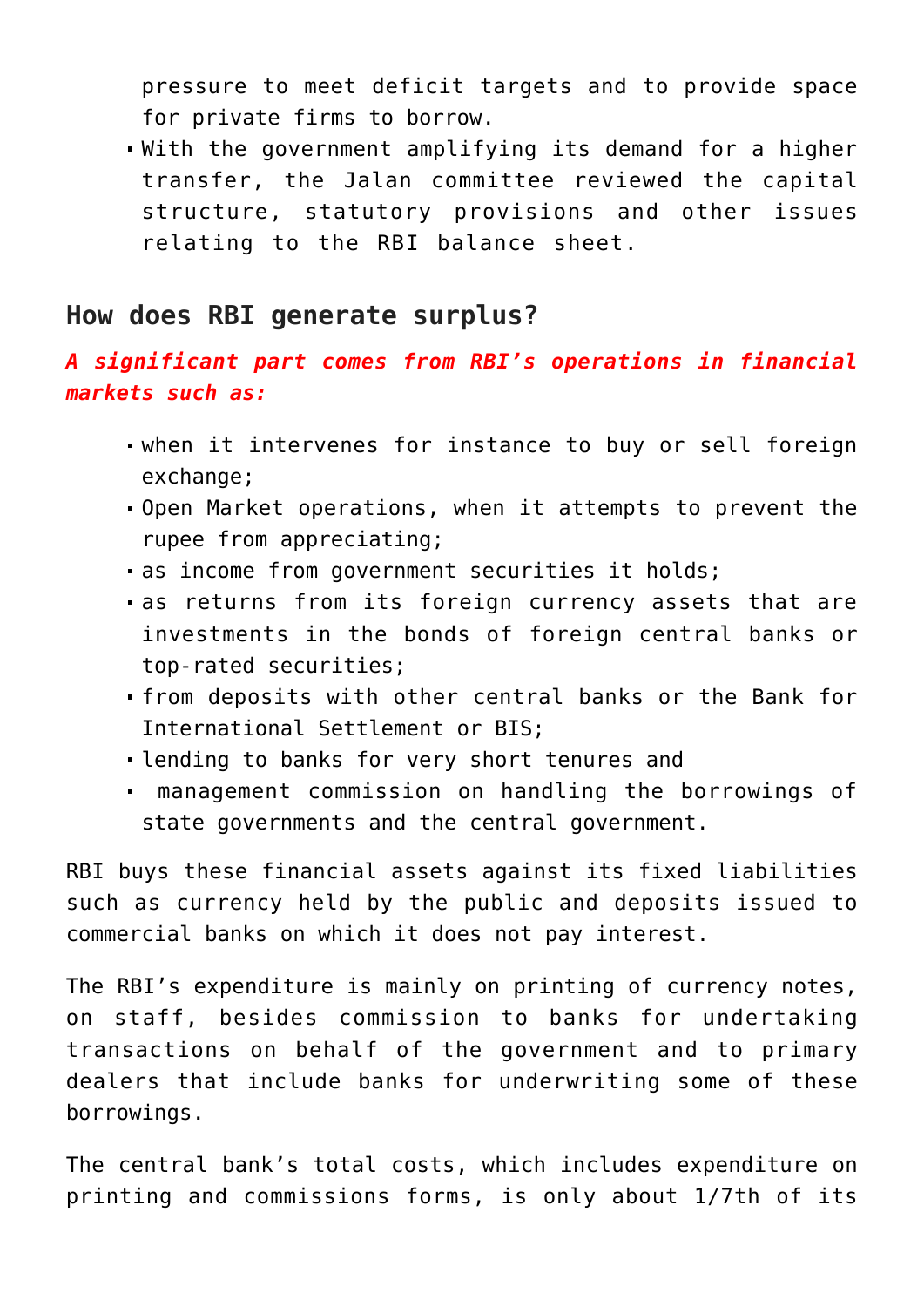total net interest income.

## **Why are these called transfers to the government, rather than dividends?**

- The RBI is not a commercial organisation like banks and other companies owned or controlled by the government to pay a dividend to the owner out of the profit generated.
- Though it was promoted as a private shareholders' bank in 1935 with a paid-up capital of Rs 5 crore, the government nationalised it in January 1949, making the sovereign the "owner".
- What the RBI does is transfer the surplus excess of income over expenditure —to the government.
- Under Section 47 of the RBI Act, "after making provision for bad and doubtful debts, depreciation in assets, contributions to staff and superannuation funds and for all other matters for which provision is to be made by or under this Act or which are usually provided for by bankers, the balance of the profits shall be paid to the Central government".
- This is done in early August by the Central Board.

## **Globally, what are the rules relating to payment of dividends by central banks?**

- Central Banks such as US Federal Reserve, Bank of England, German Bundesbank, Bank of Japan— have clear laws about how profits have to be transferred to the government or the treasury.
- The amount of profits or percentage to be distributed is also specified in the laws.

## **What is the difference in India now compared to the past?**

The quantum was not fixed, but was discussed and decided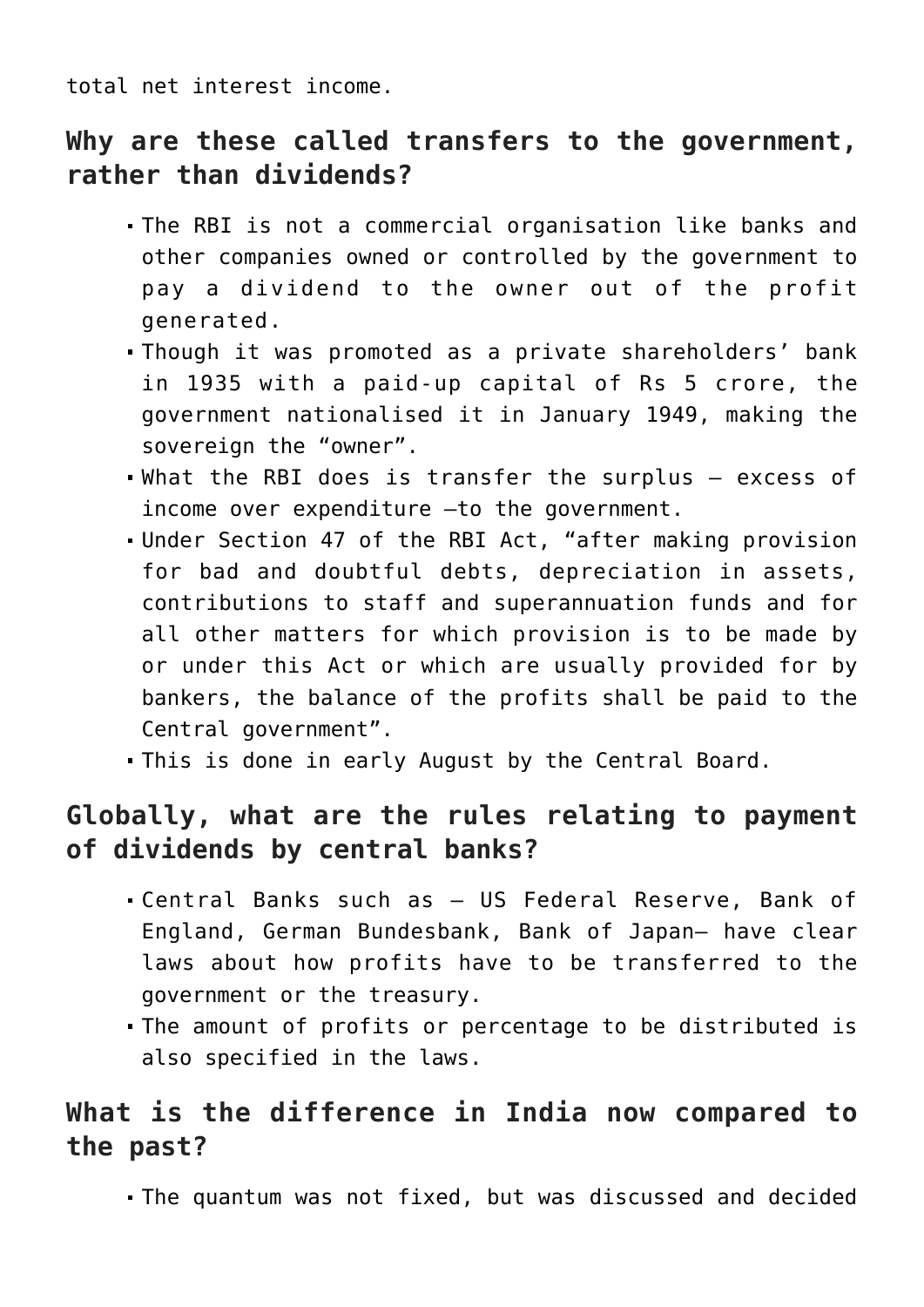between the government and RBI.

- In the past, this has been guided by policies set out internally. Example: A committee headed by Y H Malegam recommended distributing 100% of the profits made during Raghuram Rajan's time.
- The difference is that the Jalan committee's recommendation on a profit distribution policy has been endorsed by the Central Board.
- This means a **more transparent and rule-based payout** , as in many other central banks, which could help **narrow differences between the government and RBI**.

## **What are the potential issues relating to a higher payout?**

- According to Former RBI Governor Raghuram Rajan, much of the surplus the RBI generates comes from the interest on government assets (securities or bonds) or from capital gains made off other market participants.
- When this is paid to the government, the RBI is putting back into the system the money it made from it; there is no additional money-printing or reserve creation involved.
- But when the RBI pays additional dividend, it has to create additional permanent reserves or, more colloquially, print money.
- So, to accommodate the special dividend, the RBI will have to withdraw an equivalent amount of money from the public by selling government bonds in its portfolio.

#### *Low Buffers affect Credibility During Crisis:*

Especially after the global financial crisis when central banks had to resort to unconventional means to revive their economies, the approach has been to build adequate buffers in the form of higher capital, reserves and other funds as a potential insurance against future risks or losses.